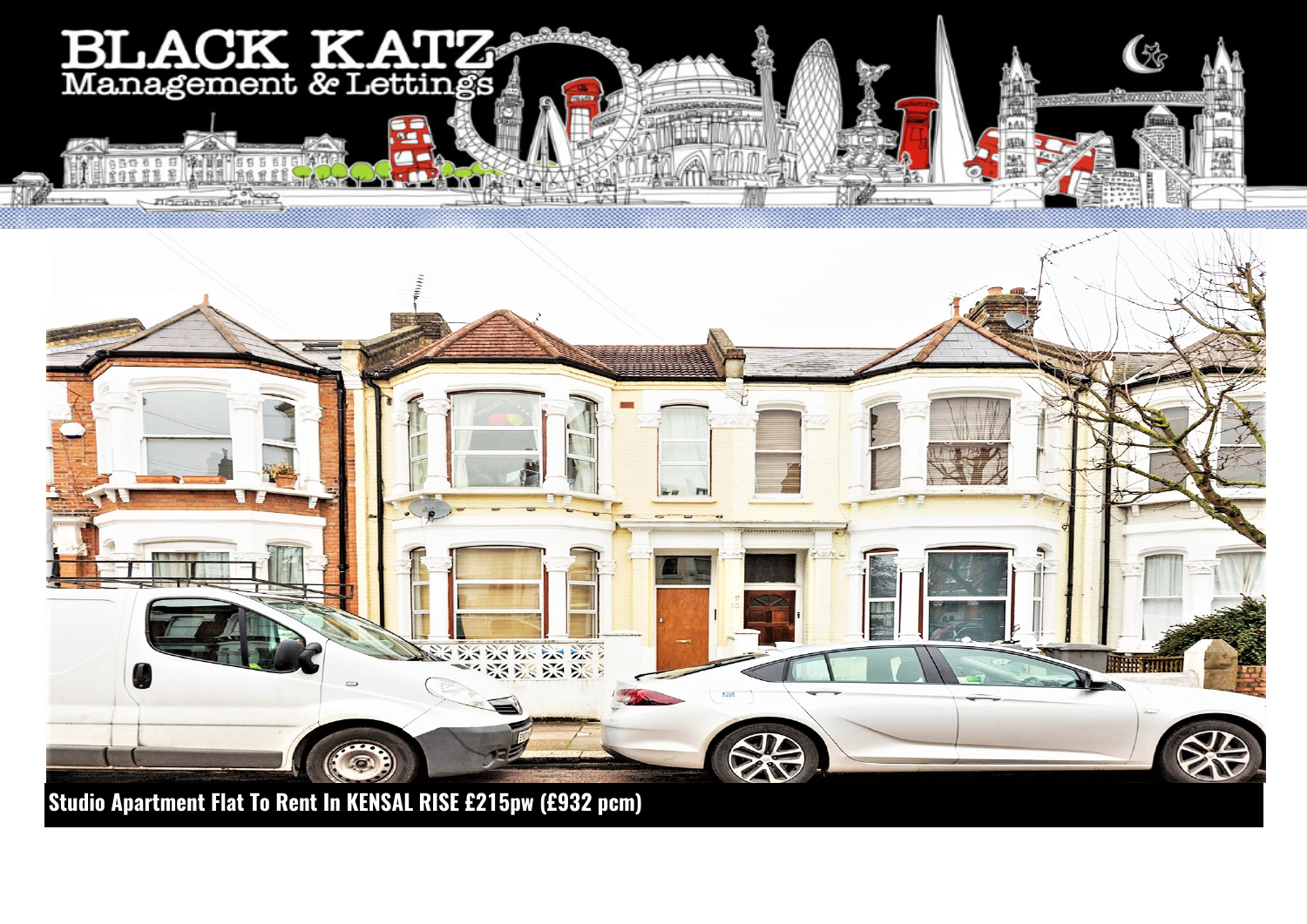## **Studio Apartment Flat To Rent In KENSAL RISE£ 215pw (£932 pcm)**

**<p>\*\*AVAILABLE NOW\*\* An excellent studio apartment located on the top floor of beautifully presented Victorian house conversion in Kensal Green (BAKERLOO LINE). The property has stripped wooden floors, neutral decor, a brand new fitted kitchen and bathroom and is bright &amp; airy throughout.</p> E.P.C. RATING: D**

**Property Features**

 **. Stripped Wooden Floors Throughout . Luxury Appliances . Fitted Kitchen . Close to local amenities . Fantastic Transport Links . Victorian conversion . Double Glazed . Recently Decorated . Spacious Living Room**